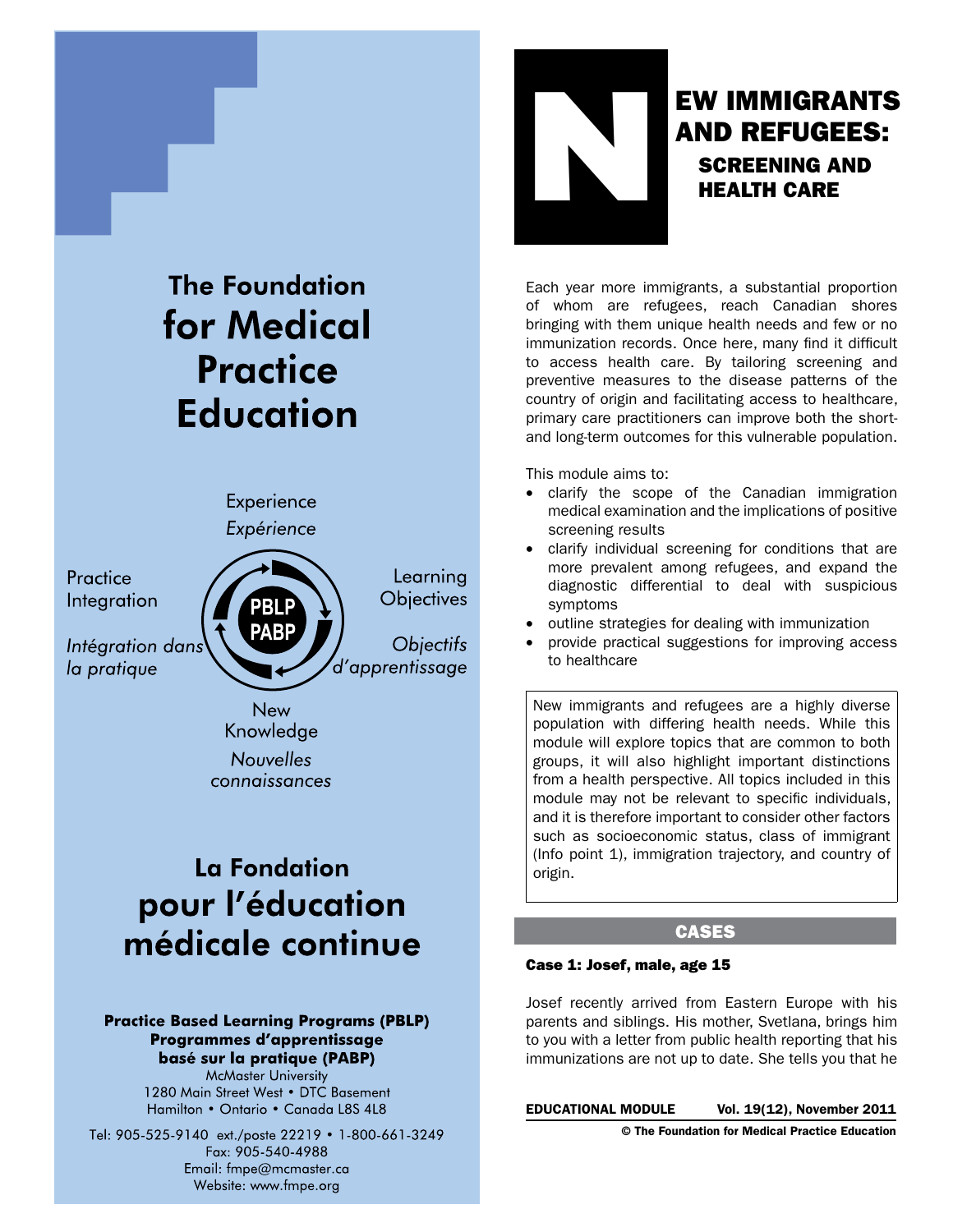received childhood vaccinations in Slovakia, but she is unable to provide you with any documentation or details.

#### *How would you proceed with immunization for Josef?*

#### Case 2: Emmanuela, female, age 40

#### Part One

Emmanuela arrived in Canada eight months ago from the Sudan. She is a refugee claimant and is presently living at a family shelter awaiting housing. She has been referred to you because she has a fever and cough. She speaks little English but her 12-year-old son is available for translation.

# *What further information would be helpful from Emmanuela?*

#### Part Two

Emmanuela had an immigration physical seven months ago. Upon further questioning, you learn that she has had a cough (which was initially dry) on and off for the past month. The cough resolved for a few weeks, but has now recurred and is productive of yellow phlegm in the morning. She has also recently had night sweats, "fevers" and chills. Emmanuela denies any shortness of breath. She has experienced a four kg weight loss since her arrival in Canada. Her physical exam was normal. There are no known sick contacts in Emanuella's life.

#### *How would you manage Emmanuela?*

# Part Three: A month later

Emmanuela has been doing well, having recovered from her acute bronchitis. She is now trying to enroll in a college course to become a dental hygienist.

#### *What other screening manoeuvres would you consider for her?*

# INFORMATION SECTION

- 1. Foreign-born individuals account for just under  $20\%$  of the Canadian population.<sup>1</sup> Those arriving in Canada are classified into two main groups: temporary residents and permanent residents.
	- a. Temporary residents are those "who are visiting, studying or working in Canada but who maintain their own nationality and their ability to return to their place of origin."2 They include:
		- migrant workers: 165,000 annually
		- international students: 74,000 annually
		- refugee claimants (those arriving in Canada claiming refugee status at the border):  $28,000$  annually<sup>2</sup>
	- b. Permanent residents have been granted the right to live in Canada on a permanent basis by immigration authorities.<sup>2</sup> They include:
		- humanitarian class migrants: refugees resettled from abroad (16,000 annually) or selected in Canada from the refugee claimants referred to above (12,000 annually)
		- business and economic migrants: 131,000 annually
		- family class (family reunification) migrants: 66,000 annually<sup>2</sup>

A refugee is a person who meets the refugee definition in the 1951 Geneva Convention relating to the Status of Refugees. "To meet the definition, a person must be outside their country of origin and have a well founded fear of being persecuted for reasons of race, religion, nationality, membership of a particular social group or political opinion."<sup>3</sup>

## CANADIAN IMMIGRATION MEDICAL EXAMINATION (IME)

- 2. All children and adults seeking permanent residence in Canada must undergo an IME. This exam must be done within the 12 months preceding arrival in Canada for new immigrants and those seeking refugee status from abroad. Refugee claimants must undergo an IME within 60 days of claiming refugee status at the border.<sup>4</sup> Only those physicians authorized by Citizenship and Immigration Canada (CIC) may perform IMEs.<sup>5</sup>
- 3. The IME is designed to assess a limited number of public health risks, not to provide preventive screening. It is comprised of:<sup>5</sup>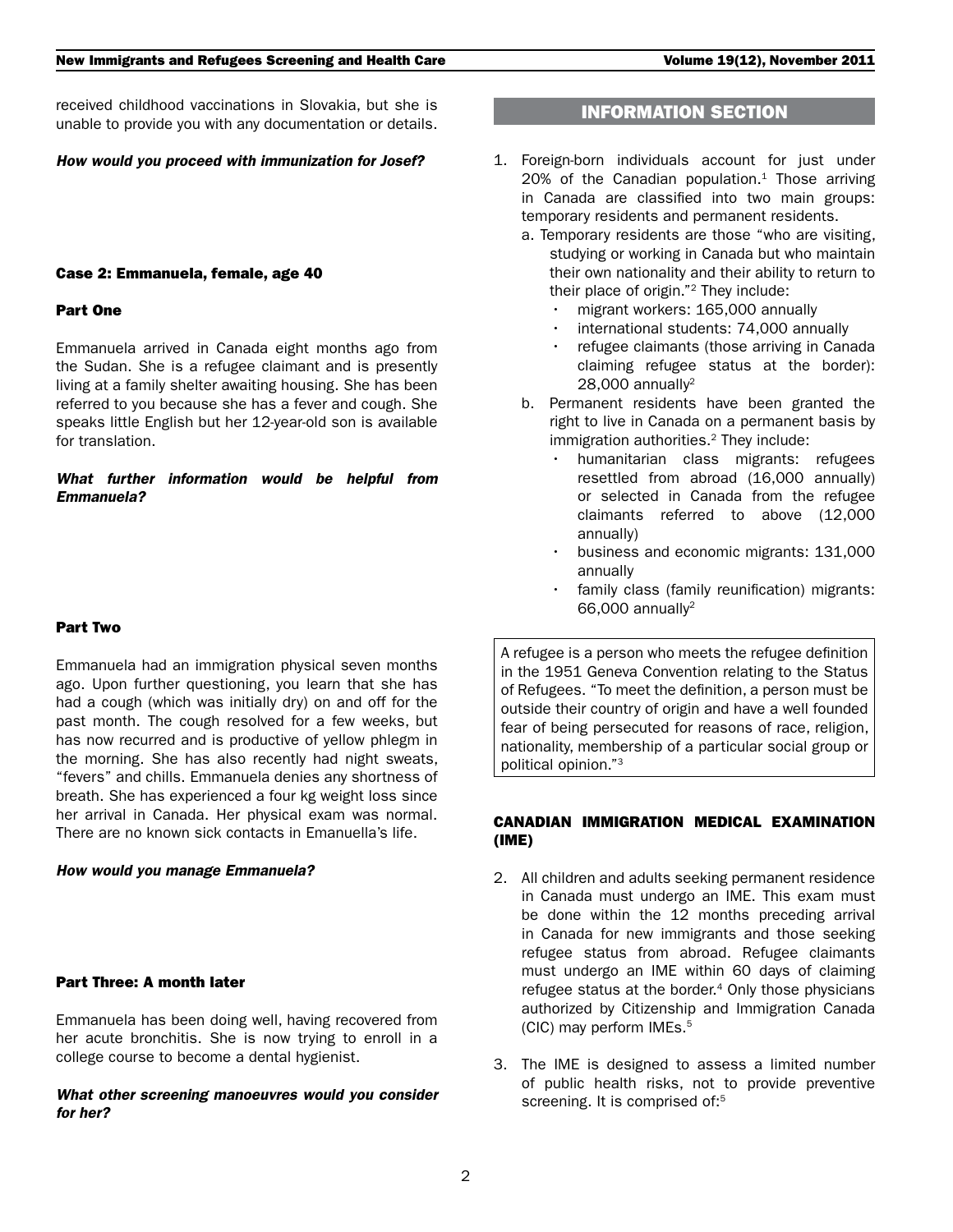- a complete physical exam with vision and hearing screen
- chest x-ray (age  $11$  and older)
- syphilis serology (age 15 and older)
- urinalysis (age five and older): dipstick for protein, glucose, blood and, if positive, microscopy
- HIV testing (age 15 and older, as well as for children who have received blood or blood products, or have a known HIV mother)

Results are not linked with any follow-up except in the case of TB, syphilis and HIV. Patients may not be aware of the need to follow-up other positive results. Results of any testing done during the IME may be difficult for other physicians to access as they are the property of the government.<sup>6</sup>

Note: The IME does not include a review of immunization status, routine TB skin testing, or hepatitis B or C serology.<sup>4</sup>

4. An applicant would not generally be denied entrance to Canada on health grounds, unless a CIC medical officer "determines that the applicant's health condition is likely to be a danger to public health or public safety or might reasonably be expected to cause excessive demand on health or social services."7 (example: chronic kidney disease requiring dialysis). Refugees are exempt from the excessive demand clause. Although those who test positive for inactive TB, syphilis, or HIV are not deemed inadmissible to the country, they are linked to ongoing surveillance or notification actions.<sup>2</sup>

# POST-IMMIGRATION CARE

- 5. The health needs of newly arrived immigrants and refugees differ from those of Canadian-born individuals. Disease prevalence is influenced by exposures (both in the country of origin and in places visited during migration), migration trajectory (e.g., voluntary migration vs. forced migration), genetic predispositions and stressors/exposures when they arrive in Canada (e.g., poor housing, poverty). Certain sub-groups have an increased risk of disease-specific mortality (e.g., stroke in South Asians, and diabetes mellitus in Caribbeans). 8
- 6. Upon arrival, many new immigrants are healthier than the Canadian-born population. However, after arrival this 'healthy immigrant effect' rapidly declines.<sup>2</sup> Some immigrants, particularly refugees, face health disparities related to lower socioeconomic status, cultural and language barriers, difficulty accessing health services, and a greater burden of infectious diseases.9

#### History and Physical Exam

- 7. A full health history includes inquiry about presenting complaints, medications (including the use of traditional and herbal medicines, and practitioners), allergies, medical history (consider illness according to country of origin such as malaria, TB, war-related injuries) and family history.<sup>10-12</sup>
	- a. Elicit factors that increase the risk for chronic illness/diseases/toxin exposures—for example, history of betel nut use (chewed for its effect as a mild stimulant; can cause many health effects including oropharyngeal cancers), hookah/ waterpipe smoking (usually tobacco), use of Ayruvedic medications (traditional medicine native to India).10
	- b. Obtain a thorough travel history, as many immigrants and refugees travel through several places between their country of origin and Canada.<sup>10</sup>
- 8. A physical exam includes weight, BP and a focus on key clinical signs that may point to specific infectious or chronic diseases. This would include nutritional status, growth and development in children, fevers, skin conditions (e.g., ulcers, fungal disease, scabies, lice), eye abnormalities and visual acuity, poor dentition, lymphadenopathy, organomegaly, genital abnormalities, and bone or joint deformity.<sup>10;11</sup>
	- a. The exam will often reveal signs of cultural norms and practices—from female genital cutting/mutilation (see below) and scarification to traditional health practices such as coining, cupping and uvulectomy. $10$  There may be evidence of old fractures, tendon or nerve damage, injuries from stepping on explosives, or other untreated or poorly managed trauma.
	- b. Female genital mutilation (FGM) involves partial or total removal of the external female genitalia for cultural or other non-medical reasons. The vast majority of FGM (65-90%) has occurred in women from Africa. $13$  FGM has an impact on antenatal, obstetric, and gynecological management. The chronic effects of FGM commonly encountered in clinical practice include urinary tract infections and painful menstruation. $14$  For more information on FGM, see Appendix 3, Online Resources.

Certain signs and symptoms may indicate diseases not often encountered in Canadian-born populations. As a result, an expanded diagnostic differential is important. Appendix 1 provides a list of significant symptoms and important diagnoses to consider in refugees and, where applicable, new immigrants.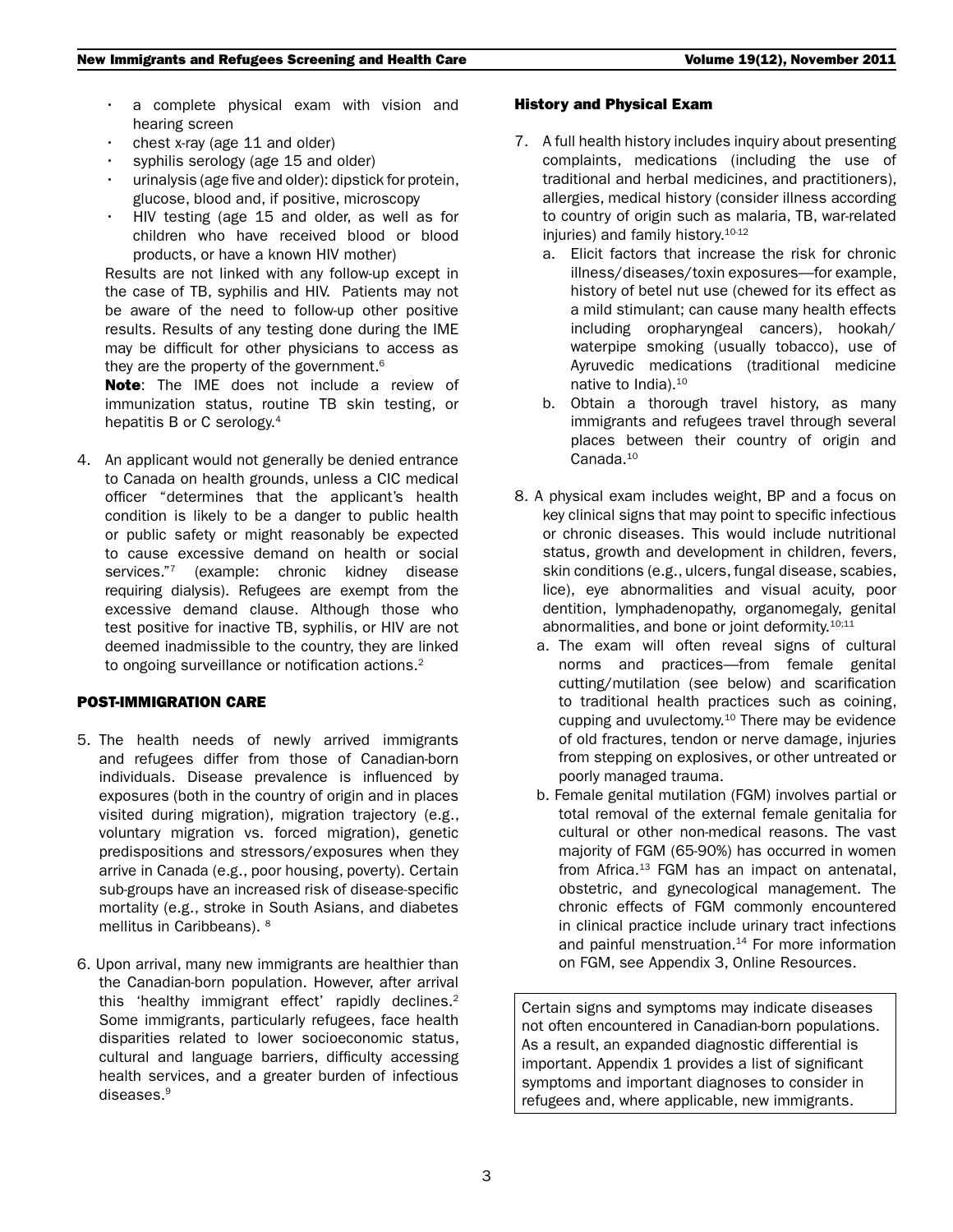# **Screening** (Appendix 2)

9. Evidence-based guidelines for screening immigrant and refugee populations have been scant, $10$  although the Canadian Collaboration for Immigrant and Refugee Health (CCIRH) recently developed clinical preventive recommendations for this population using evidence-based methods.<sup>8</sup> For a summary of these recommendations, see Appendix 2.

# *Infectious Diseases*

10. Many immigrants and refugees come from regions where parasitic and other infectious diseases are common. Screening for conditions, including TB, hepatitis B and C, HIV and parasites, is important in people from countries with a high prevalence of such diseases (Appendix 2). The impacts of these diseases on individuals and their communities are largely preventable through appropriate screening, treatment and public health follow-up.

# *Tuberculosis (TB)*

- 11. Residents born in a foreign country represent 65% of all active TB cases in Canada.<sup>15</sup> Screening for latent TB with a Mantoux skin test is recommended in children, adolescents < 20 years of age and refugees between 20 and 50 years of age from countries with a high incidence of tuberculosis e.g., sub-Saharan Africa, Asia, and Central and South America.<sup>16</sup>
- 12. Patients with positive reactions to the Mantoux skin test but a negative chest x-ray and *no* symptoms suggestive of active TB are considered to have latent tuberculosis infection.<sup>17</sup> To interpret skin test results, see the [Canadian Tuberculosis Standards,](http://www.phac-aspc.gc.ca/tbpc-latb/pubs/pdf/tbstand07_e.pdf) Page 63, Table  $1.^A$ 
	- a. Treatment for latent TB infection with daily isoniazid for nine months is generally recommended. It is important to monitor for hepatotoxicity.<sup>16</sup>

**Note:** The classic symptoms of pulmonary TB include chronic cough (of at least three weeks duration that is initially dry but becomes productive after several weeks to months), fever and night-sweats. Hemoptysis, anorexia, weight loss, chest pain and other symptoms generally indicate more advanced disease.<sup>17</sup>

b. Patients with symptoms suggestive of possible active TB require further assessment (see below). The Mantoux skin test is *not* recommended for the diagnosis of active pulmonary TB. Results will be falsely negative in 20-30% of patients with active TB at the time of initial diagnosis. False positive results can occur due to infections with nontuberculous mycobacteria and prior BCG vaccination.<sup>17</sup>

c. Further assessment to diagnose active TB includes:

*Chest x-ray*: As the presence of any abnormality on x-ray has a sensitivity of over 95%, a normal chest x-ray in an otherwise well individual can be used to rule out active pulmonary TB. However, approximately 10% of HIV-positive persons with active TB will have normal x-rays. $17$  In patients with symptoms suggestive of active TB, sputum or other investigations, if the clinical presentation suggests involvement of other organs (e.g. kidney, bone), may still be necessary.<sup>18</sup>

*Examination of sputum by microscopy*: Indicated for patients with symptoms of active TB *and/or* a positive chest-x-ray to diagnose suspected active pulmonary TB and to determine infectivity.<sup>17</sup> Although antibody assays are available, the sensitivity and specificity of available tests is not high enough to replace sputum microscopy.<sup>19</sup>

# *Vaccine-Preventable Diseases*

- 13. New immigrants and refugees often have no immunization records or have records that are difficult to interpret. A US study found that the vast majority of refugees lacked documents that confirmed receipt of many recommended immunizations—documentation rates were lowest for adults and those from sub-Saharan Africa.<sup>20</sup> All children lacking appropriate documentation of their immunization history should be started on a primary immunization schedule appropriate for their age, based on the immunization schedule of the province for previously unimmunized individuals.<sup>21</sup> All adults should have one dose of MMR, and a primary series (three injections) against diphtheria, tetanus and polio,the first of which should include acellular pertussis. Susceptible individuals should also be vaccinated against hepatitis B.
- 14. If the vaccination history is unknown, there may be concerns about over-immunizing individuals.21
	- a. Recent studies have shown no evidence of harm related to over-immunization with tetanus, diphtheria, polio or acellular pertussis in adolescents and adults.22

A Canadian Tuberculosis Standards: [http://www.phac-aspc.gc.ca/tbpc-latb/pubs/pdf/tbstand07\\_e.pdf](http://www.phac-aspc.gc.ca/tbpc-latb/pubs/pdf/tbstand07_e.pdf).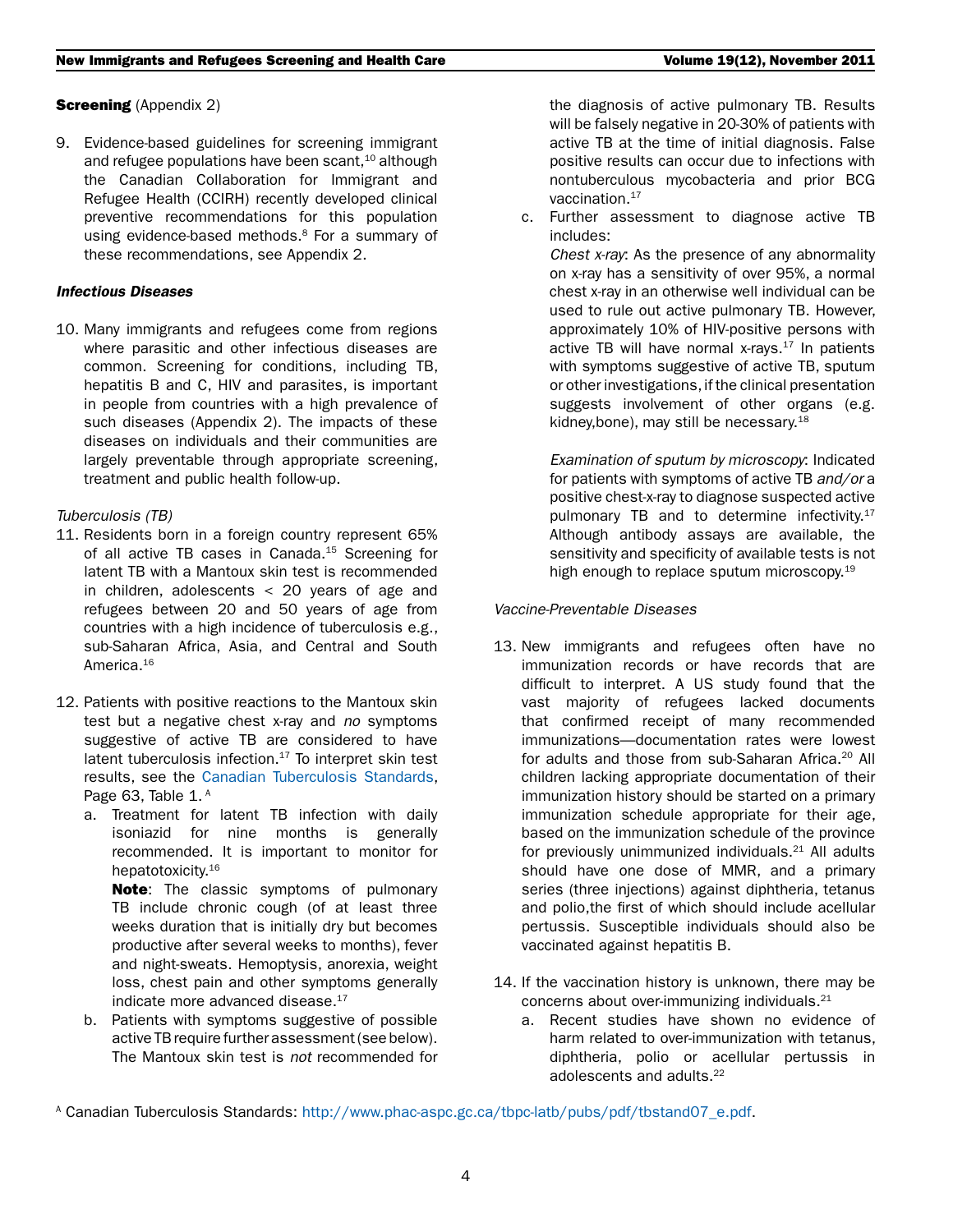- b. Adverse effects of repeat immunization have not been found with the measles, mumps, and rubella, polio, Haemophilus influenzae type b conjugate, pneumococcal conjugate, meningococcal conjugate, hepatitis B and A, varicella and influenza vaccines. These vaccines can be given on the basis of age or risk factors without concern about prior vaccination.<sup>21</sup>
- 15. Routine serologic testing to determine immunity of children and adults without records is not recommended.21 Serology is expensive and there are no known antibody levels which correlate with immunity for several of the diseases. With regards to measles, mumps and rubella; a Canadian study of 1480 adult immigrants and refugees supports this recommendation, finding that 36% of participants were susceptible to at least one of these conditions, with the prevalence ranging from 22–54% in subgroups depending on age, sex, and place of origin. Immigrant women are at particular risk.<sup>23</sup>
- 16. Given that varicella is more prevalent in adults, as opposed to children from tropical countries, serotesting is recommended for antibodies in immigrants from 13 years of age. Vaccination is indicated for those who are found susceptible. All children < age 13 should be vaccinated without prior serotesting. 8
- 17. Caution should be exercised when giving live vaccines to people who are immunosuppressed, including those with HIV. The MMR and varicella vaccines may be given to those with mild/moderate immune suppression related to HIV although the Canadian Immunization Guide and an infectious disease specialist/immunologist should be consulted for advice on immunization for HIV-infected people.<sup>21</sup>

# *Malaria*

- 18. Malaria is a leading cause of mortality worldwide. In 2008 approximately 243 million cases led to nearly 863,000 deaths.<sup>24</sup> Prompt diagnosis and treatment are essential for preventing severe disease and death, particularly in children who are at increased risk for malaria and its complications.<sup>8;25</sup>
	- a. Although routine screening for malaria is *not* recommended, it is important to be vigilant for symptoms of the disease in people who have come from or travelled to malaria-endemic countries in the past three months and up to one year. Always suspect malaria if fever is present or if the patient has migrated from sub-Saharan Africa.

b. Investigations with the Rapid Diagnostic Test and thick-and-thin malaria smear are recommended. Although they have slightly lower sensitivity (~89–95% for P. falciparum, 68% for P. vivax), rapid diagnostic tests are becoming widely available and do not rely on an experienced microscopist.9 It is still important to obtain blood for a smear, even in areas that do not have access to immediate interpretive expertise, as this can be useful to quantify the percent of parasitemia, which is important for prognosis and monitoring in sick cases.<sup>26</sup> A high index of suspicion and repeat testing may be necessary to make the correct diagnosis.

# *Chronic and Non-communicable Diseases*

- 19. Newly arrived immigrants and refugees are at greater risk of certain chronic and non-communicable diseases.<sup>8</sup>
	- a. Latin Americans, Africans and South Asians have a prevalence of type 2 diabetes that is two-tofour times higher than Caucasians of European extraction. Furthermore, they experience an earlier onset and poor outcomes.<sup>27</sup>
	- b. Iron deficiency is the most common nutritional deficiency in the world, particularly among women and children<sup>28</sup> and is the most common cause of anemia in immigrant populations. Typically, it manifests as microcytic anemia.29
	- c. The prevalence of dental caries is significantly higher among new immigrants (23%) compared to Canadian-born individuals (3.5%).<sup>8</sup>
	- d. Refractive error is prevalent in immigrant populations and is the most common cause of visual impairment.<sup>8</sup>

Screening recommendations for these conditions are outlined in Appendix 2.

# *Mental Health and Maltreatment*

- 20. Many patients, particularly refugees, may have experienced torture, violence and other traumatic events that can increase the risk for mental health disorders.<sup>10;30;31</sup>
	- a. Screening for depression in adults is recommended if you are linked with an "integrated treatment program" (Appendix 2).8
	- b. Routine screening is not recommended for other mental health issues, including post-traumatic stress disorder ("pushing for disclosure of traumatic events in well functioning individuals could result in more harm than good"), child maltreatment and intimate partner violence. For these issues, it is important to be alert to mental health disorders like depression or panic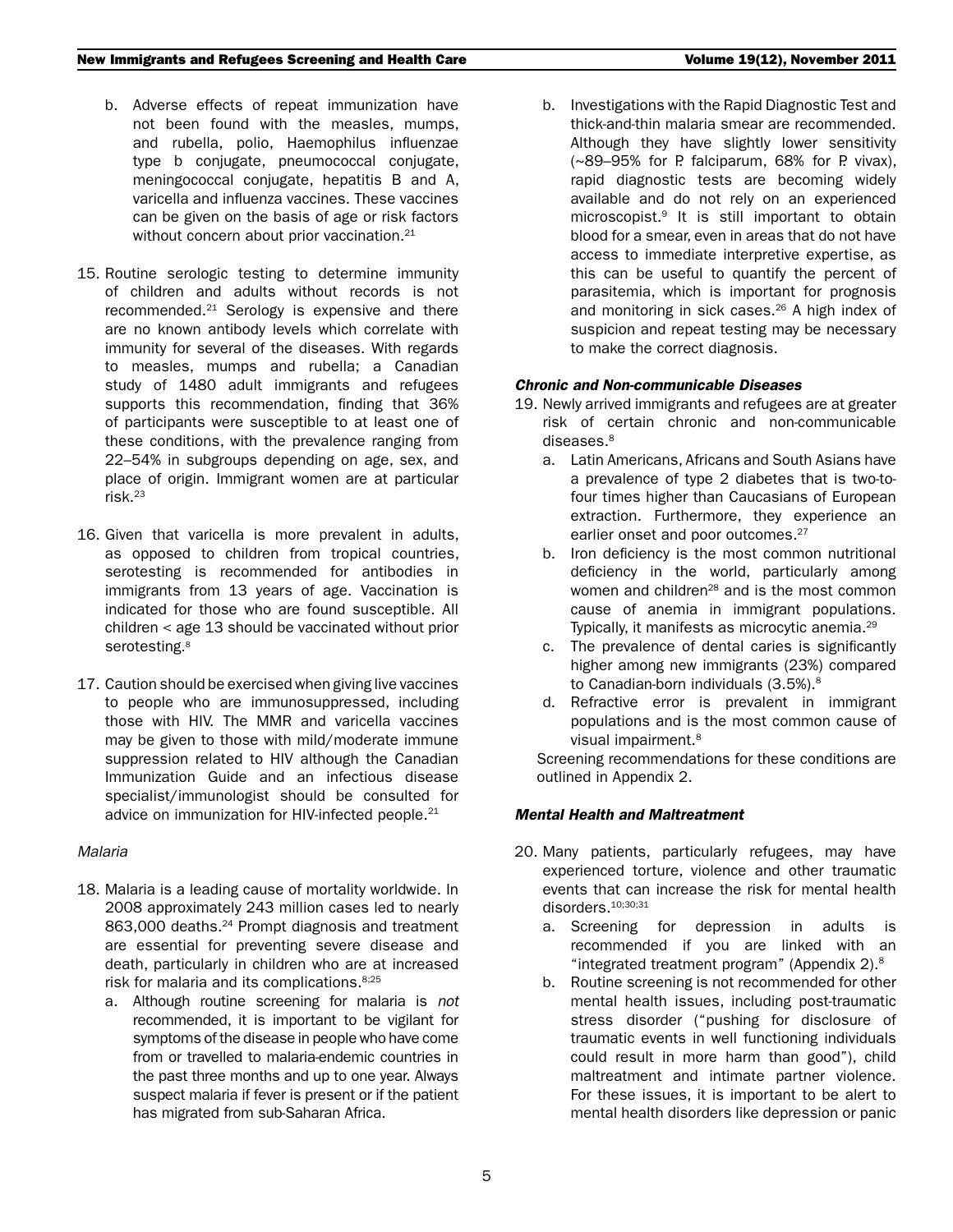disorder, as well as to unexplained somatic symptoms and sleep disorders.

#### *Women's Health*

- 21. Recent immigrant women have much lower cervical screening rates that Canadian-born women.<sup>32</sup>
	- a. Cultural beliefs may pose a barrier to cervical examinations.<sup>8</sup>
	- b. A pelvic exam may be difficult, painful or impossible to perform. "Information, rapport and access to a female practitioner can improve uptake of screening and follow-up."8
- 22. Other important issues include unmet contraception needs to prevent unwanted pregnancy and HPV vaccination for female patients age 9–45 (in April 2011, Health Canada approved the vaccine for women up to age 45).<sup>8</sup>

#### IMPROVING ACCESS TO HEALTHCARE

- 23. Consulting a healthcare practitioner can be stressful. Newly-arrived immigrants are unfamiliar with the Canadian healthcare system and might worry about deportation if a serious illness is discovered. Refugee patients may distrust authority figures.<sup>33</sup> Consider the following strategies:
	- Allow time to establish a trusting relationship.
	- Explain the structure of our healthcare system, and the role of a family physician. Review confidentiality rules with patient and times where disclosure is legally mandated (e.g. reporting of sexually transmitted infections to public health).
	- Permit some flexibility with appointments as patients may be unfamiliar with appointment systems. An appointment reminder call, especially in the early resettlement period, can be helpful.
	- Consider using a patient-held record, especially for immunizations, as refugee patients typically move often in the resettlement period.
	- Compile a list of community resources/ support networks that can meet the specific resettlement needs (e.g., housing, food, language courses). 8;12;33;34

#### Medical Interpreters

24. "The need for clarity and understanding is paramount" in a clinical setting.<sup>35</sup> Whenever possible, use a qualified, professional interpreter to facilitate communication between you and your patients. It is best not to rely on children or other relatives and friends unless a more qualified professional is unavailable. Systematic reviews<sup>36;37</sup> have found that the use of professional interpreters rather than "ad hoc translators" (e.g., children, friends, staff, etc) significantly enhances communication "and helps reduce disparities in the use of a range of medical services."<sup>34</sup>

25. Tips for working with medical translators:

- Schedule enough time for the visit  $-$  an interpreted conversation requires that every statement and question is repeated twice.
- Address the patient not the interpreter.
- Speak in a normal voice  $-$  not too loud or too fast.
- Use words, not gestures, to explain your meaning. Use visual aids where possible (resources, such as Google Images, can be helpful)
- Avoid using colloquialisms that may mean nothing to other cultures.
- • Ask only one question at a time. Keep statements short and pause to permit translation.
- Expect that the interpreter may interrupt for clarification. Be prepared to repeat yourself if your message is not understood.
- If prescribing, ask the interpreter to write the dose and instructions in the patient's own language.<sup>12;35</sup>
- 26. Information about translation services may be obtained from organizations such as provincial settlement services. The CIC provides an extensive list of all community services for newcomers (see link in Appendix 3 under Settlement Services).

#### THE BOTTOM LINE

- When caring for newly-arrived immigrants and refugees, consider country of origin, migration trajectory (forced versus voluntary) and countries visited en route to Canada.
- • An expanded differential is important in the presence of certain signs and symptoms.
- Implement evidence-based screening manoeuvres specific to this population as well as those recommended for the general population.
- Working with medical translators and community support networks can improve access to health care.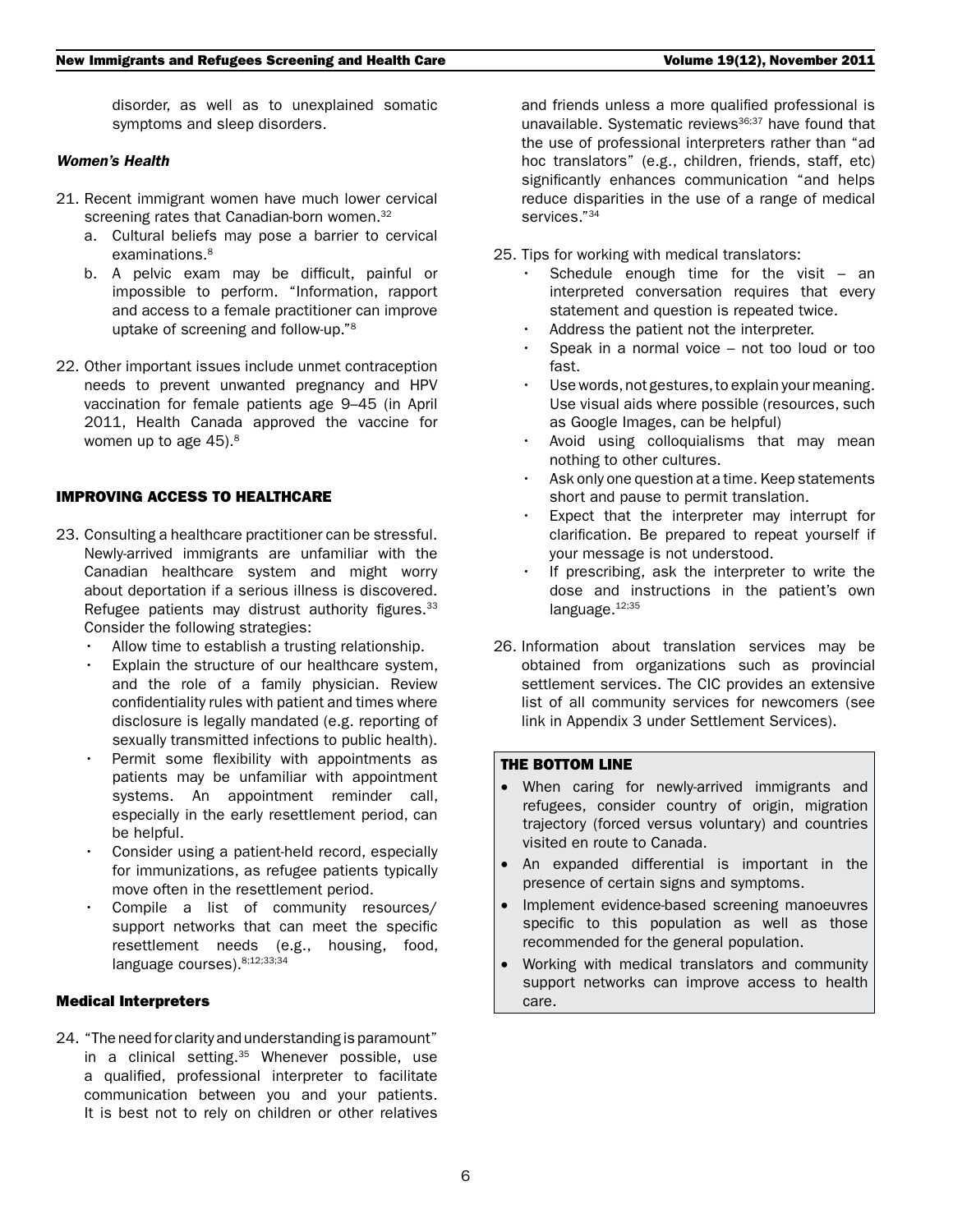# CASE COMMENTARIES

# Case 1: Josef, male, age 15

#### How would you proceed with immunization for Josef?

As Josef's mother has no immunization records, Josef would be started on a primary immunization schedule as appropriate for his age (Info point 13). It would not be necessary to check his titres before vaccination (Info point 15).

Although Josef would have been tested for HIV as part of his IME, it would be difficult to access the results as these are the property of the government and not the patient (Info point 3), and contact/surveillance may not be fully reliable. Therefore, it would be important to repeat the HIV test before giving him a live vaccine and, if positive, to consult an infectious disease specialist/ immunologist. The Canadian Immunization Guide provides specific advice on immunization for HIV-infected people (Info point 17).

There is no concern with over-vaccinating Josef as recent studies have not shown any increase in adverse reactions with more frequent administration of these vaccines (Info point 14a).

Given Josef's age, he should be sent for serological testing prior to being given the varicella vaccine (Info point 16).

#### THE REAL PATIENT

The patient received his primary series vaccinations for diphtheria, pertussis, tetanus, polio, measles, mumps, rubella and varicella over the course of several visits. He will be entering Grade Nine and vaccinations for meningitis C and Hepatitis B will need to be administered as he will have missed the Ontario school based program immunizations in Grade Seven, although there is variation in provincial programs.

#### Case 2: Emmanuela, female, age 40

# Part One

## *What further information would be helpful from Emmanuela?*

It would be helpful to know if Emmanuela has had any previous health issues, including infectious diseases,

the duration of her current symptoms, whether she is experiencing any other symptoms (specifically those related to possible active TB, malaria or HIV ) and if she has had any exposure to active TB (Info points 7, 12, 18). It would also be important to ask about alcohol consumption and smoking.

Be mindful of the pitfalls when a family member translates. It is possible that her son won't provide certain history, will give biased information and/or may not understand your questions. It would not likely be appropriate to have her son translate certain sensitive elements of the history (for example sexual history). It would be preferable to arrange for a medical translator (Info point 24).

#### Part Two

## *How would you manage Emmanuela?*

The differential diagnosis would include TB, bronchitis, URI, pneumonia and, although less likely, malaria or HIV.

The assessment of Emmanuela would include a chest x-ray and sputum for AFB to diagnose active TB (Info point 12c). A Mantoux skin test may not help in the acute diagnosis (Info point 12b). A positive test may be helpful in the face of a negative work-up for pulmonary disease however, as this could point to latent or extrapulmonary TB (Info point 12). A negative chest x-ray would not be 100% sensitive in ruling out TB (Info point 12c), thus you might consider contacting an infectious disease specialist for advice and follow-up, while culture results are pending. In the meantime, it would be advisable for Emmanuela to wear a mask when around others.

You might also consider a Rapid Diagnostic Test and a thick-and thin smear to test for malaria and serology for HIV (Info points 9,18).

#### Part Three: A month later

## *What other screening manoeuvres would you consider for her?*

Screening for the following conditions is recommended (Appendix 2):

- cervical cancer (Pap smear)
- hepatitis B and C
- serology for strongyloides and schistosoma
- vision and hearing
- oral health
- iron deficiency anemia
- type 2 diabetes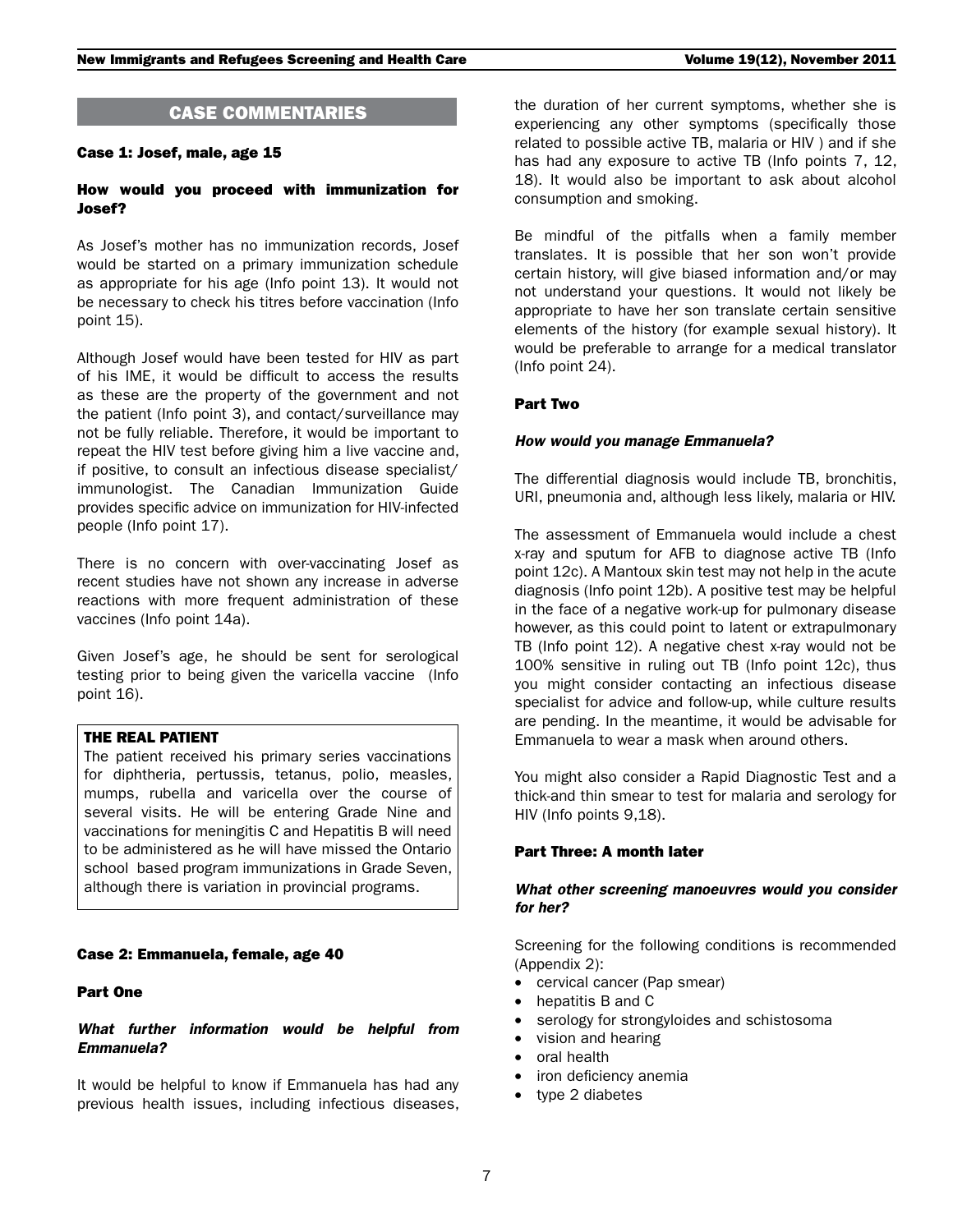It would also be important to:

- Discuss Emmanuela's contraception needs and provide counselling as necessary (Info point 21, Appendix 2).
- Screen for depression if you are connected to treatment services (Info point 20a, Appendix 2), using a systematic assessment of mood or a validated questionnaire (e.g., PHQ-9) (Appendix 2).

A thorough history would include details of her past medical history, obstetrical history, use of traditional medicines and healing techniques, health beliefs, transfusions, tattoos, smoking (cigarettes, hookah) and chewing betel nuts (Info point 7).

During the physical examination, you may discover that she has been infibulated, otherwise known as female genital mutilation (Info point 8). It is important to not display a judgmental attitude as this is an accepted practice in many parts of the world. Having a small speculum on hand could facilitate the physical exam.

*While every care has been taken in compiling the information contained in this module, the Program cannot guarantee its applicability in specific clinical situations or with individual patients. Physicians and others should exercise their own independent judgement concerning patient care and treatment, based on the special circumstances of each case.*

*Anyone using the information does so at their own risk and releases and agrees to indemnify The Foundation for Medical Practice Education and the Practice Based Small Group Learning Program from any and all injury or damage arising from such use.*

| <b>Researcher:</b>     | Dawnelle Hawes, BA, BKin, MEd<br>Hamilton, Ontario                                                                                                                                 |
|------------------------|------------------------------------------------------------------------------------------------------------------------------------------------------------------------------------|
| <b>Medical Writer:</b> | <b>Lynda Cranston, Hons BA</b><br>Orangeville, Ontario                                                                                                                             |
| <b>Medical Editor:</b> | <b>Elizabeth Shaw, MD, CCFP, FCFP</b><br><b>Family Physician</b><br>Hamilton, Ontario                                                                                              |
|                        | <b>Helena Swinkels,</b><br><b>MD, MHSc, FCFP, FRCPC</b><br>Family Medicine, and Public Health<br>and Preventative Medicine<br>Surrey, British Columbia                             |
| <b>Reviewers:</b>      | <b>Kevin Pottie</b><br><b>BSc, MD, MCISc, FCFP</b><br>Family physician - specializing in<br>Primary Health Care Research,<br>Migrant Medicine and Global Health<br>Ottawa, Ontario |
|                        | <b>Sanam Siddiqui, MD, CCFP</b><br><b>Family Physician</b><br>Toronto, Ontario                                                                                                     |
| <b>Co-Authors:</b>     | <b>Carol Geller, MD, CCFP, FCFP</b><br><b>Family Physician</b><br>Ottawa, Ontario                                                                                                  |

The Foundation's module team would like to acknowledge the assistance of Maria Hubinette, Lori Regenstreif and Annabel Vattheuer for their participation in the initial roundtable discussion. We also wish to thank the Practice Based Small Groups facilitated by Michael West (Hamilton, Ontario) and Dana Winterburn (London, Ontario) who pilot tested this educational module and provided suggestions for improvement.

#### *Disclosures of competing interests:*

No competing interests were declared for Carol Geller, Sanam Siddiqui, Elizabeth Shaw or Lynda Cranston.

Helena Swinkels participated in the development of Canadian Guidelines for Immigrant Health through the Canadian Collaboration for Immigrant and Refugee Health.

Kevin Pottie has been a paid consultant for Medecins Sans Frontieres and he is a member of the Canadian Task Force for Preventive Health Care.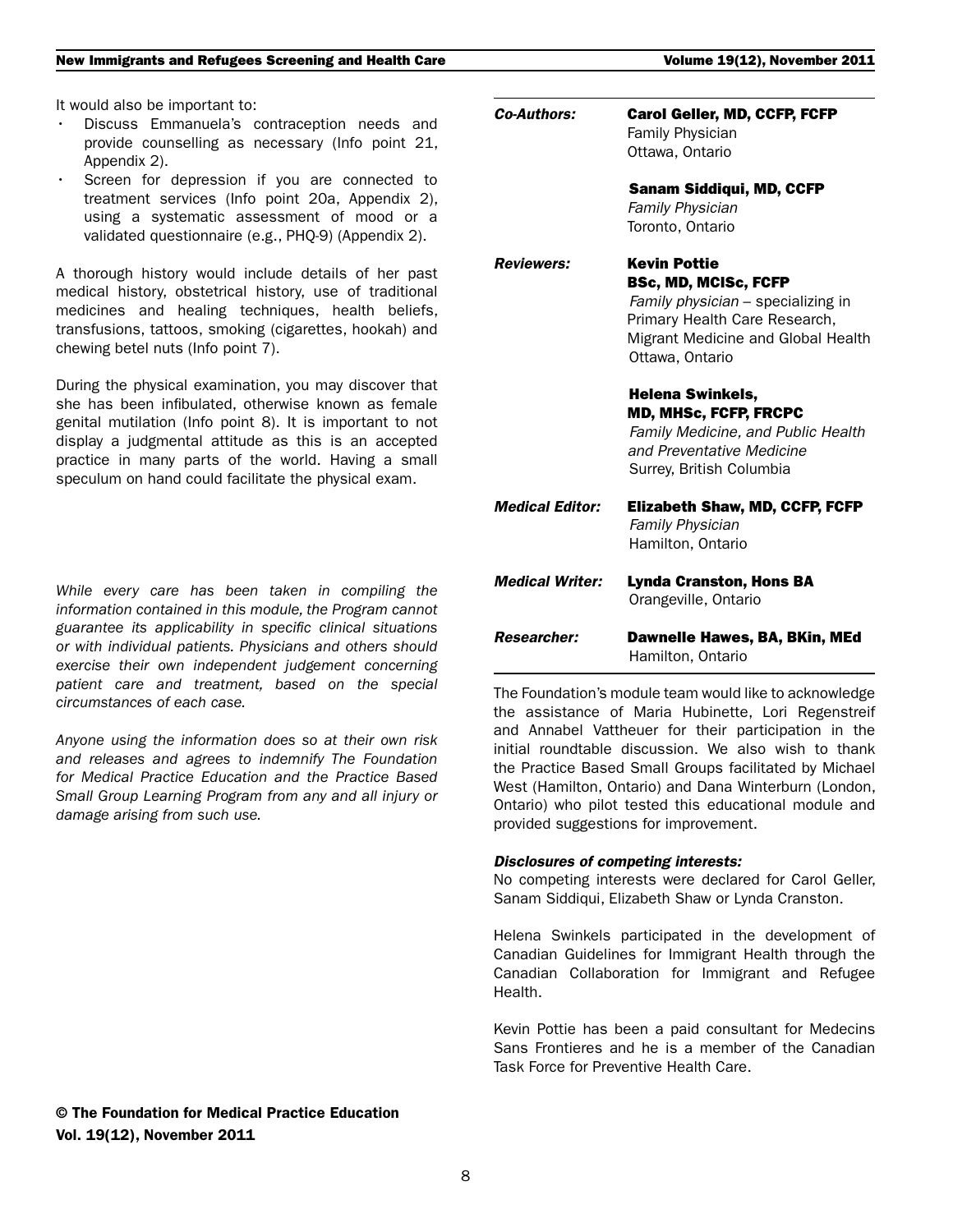#### Reference List

- (1) Statistics Canada SC. *Selected Demographic, Cultural, Educational, Labour Force and Income Characteristics, Mother Tongue, Age Groups and Sex for the Population of Canada, Provinces, Territories, Census Metropolitan Areas and Census Agglomerations, 2006 Census - 20% Sample Data*. 2006. http://www.statcan.gc.ca Accessed June 2013.
- (2) Gushulak BD, Pottie K, Roberts JH, Torres S, DesMeules M. Migration and health in Canada: health in the global village. *CMAJ* 2010. PM:20584934
- (3) *Talking about refugees and immigrants: a glossary of terms.* 2011. Canadian Council for Refugees. [http://ccrweb.ca/](http://ccrweb.ca/glossary.PDF) [glossary.PDF](http://ccrweb.ca/glossary.PDF) Accessed June 2013.
- (4) Public Health Agency of Canada. *Immunization & Vaccines: Canadian Immunization Guide 2006: Part 3 - Recommended Immunization: Immunization of Persons New to Canada*. 2006. http://www.phac-aspc.gc.ca/publicat/cig-gci/p03-11-eng.php Accessed June 2013.
- (5) *Handbook for designated medical practitioners*. 2009. Citizenship and Immigration Canada: Health management branch. [http://www.cic.gc.ca/english/resources/](http://www.cic.gc.ca/english/resources/publications/dmp-handbook/index.asp) [publications/dmp-handbook/index.asp](http://www.cic.gc.ca/english/resources/publications/dmp-handbook/index.asp) Accessed June 2013.
- (6) Citizenship and Immigration Canada. *Medical exam requirements for permanent residents*. 2002. Accessed June 2013.
- (7) *OP 15 Medical Procedures*. 1-20. 2011. Ottawa, ON, Citizenship and Immigration Canada. [http://www.cic.gc.ca/](http://www.cic.gc.ca/english/resources/manuals/op/op15-eng.pdf) [english/resources/manuals/op/op15-eng.pdf](http://www.cic.gc.ca/english/resources/manuals/op/op15-eng.pdf) Accessed June 2013.
- (8) Pottie K, Greenaway C, Feightner J, Welch V, Swinkels H, Rashid M et al. Evidence-based clinical guidelines for immigrants and refugees. *CMAJ* 2011; e-pub ahead of print. Jul 27:E1-E102. 20530168
- (9) Swinkels H, Pottie K, Tugwell P, Rashid M, Narasiah L. Development of guidelines for recently arrived immigrants and refugees to Canada: Delphi consensus on selecting preventable and treatable conditions. *CMAJ* 2010. PM:20547714
- (10) Stauffer WM, Kamat D, Walker PF. Screening of international immigrants, refugees, and adoptees. *Prim Care* 2002; 29(4):879-905. PM:12687898
- (11) Pottie K, Top P, Kilbertus F. *An Approach to the Primary Care for Immigrants and Refugees: a primer for medical students, residents and nurse practitioner students. Immigrant Health (Visiting Friends and Family Program). Clinical Primer for Immigrant and Refugee Health*. 2009.
- (12) *Promoting Refugee Health. A guide for doctors and other health care providers caring for people from refugeee backgrounds.* 2nd edition, 1-292. 2007. Foundation House - The Victorian Foundation for Survivors of Torture Inc. [http://](http://www.foundationhouse.org.au/resources/publications_and_resources.htm) [www.foundationhouse.org.au/resources/publications\\_and\\_](http://www.foundationhouse.org.au/resources/publications_and_resources.htm) [resources.htm](http://www.foundationhouse.org.au/resources/publications_and_resources.htm) Accessed June 2013.
- (13) *Female genital mutilation*. Fact sheet No 241. 2010. World Health Organization (WHO). [http://www.who.int/mediacentre/](http://www.who.int/mediacentre/factsheets/fs241/en/#) [factsheets/fs241/en/#](http://www.who.int/mediacentre/factsheets/fs241/en/#) Accessed June 2013.
- (14) Weir E. Female genital mutilation. *CMAJ* 2000; 162(9):1344. PM:10813019
- (15) Public Health Agency of Canada. *Tuberculosis in Canada 2006: pre-release*. 2007. Ottawa, ON. [http://www.phac-aspc.gc.ca/](http://www.phac-aspc.gc.ca/publicat/2007/tbcanpre06/) [publicat/2007/tbcanpre06/](http://www.phac-aspc.gc.ca/publicat/2007/tbcanpre06/) Accessed June 2013.
- (16) Greenaway C, Sandoe A, Vissandjee B, Kitai I, Gruner D, Wobeser W et al. Tuberculosis: evidence review for newly arriving immigrants and refugees. *CMAJ* 2010. PM:20634392
- (17) *Canadian Tuberculosis Standards*. Long R, Ellis E, editors. 6th edition, i-438. 2007. Ottawa, ON, Minister of Health. Tuberculosis Prevention and Control, Public Health Agency of Canada, and The Canadian Lung Association/Canadian Thoracic Society. [http://www.phac-aspc.gc.ca/tbpc-latb/pubs/](http://www.phac-aspc.gc.ca/tbpc-latb/pubs/pdf/tbstand07_e.pdf) [pdf/tbstand07\\_e.pdf](http://www.phac-aspc.gc.ca/tbpc-latb/pubs/pdf/tbstand07_e.pdf) Accessed June 2013.
- (18) *Tuberculosis*. 2013. Government of Alberta Health and Wellness. Public Health Notifiable Disease Management Guidelines. [http://www.health.alberta.ca/documents/](http://www.health.alberta.ca/documents/Guidelines-Tuberculosis-2013.pdf) [Guidelines-Tuberculosis-2013.pdf](http://www.health.alberta.ca/documents/Guidelines-Tuberculosis-2013.pdf) Accessed June 2013.
- (19) Steingart KR, Henry M, Laal S, Hopewell PC, Ramsay A, Menzies D et al. A systematic review of commercial serological antibody detection tests for the diagnosis of extrapulmonary tuberculosis. *Thorax* 2007; 62(10):911-918. PM:17675320
- (20) Lifson AR, Thai D, Hang K. Lack of immunization documentation in Minnesota refugees: challenges for refugee preventive health care. *J Immigr Health* 2001; 3(1):47-52. PM:16228801
- (21) National Advisory Committee on Immunization. *Canadian Immunization Guide*. Seventh. 2006. Public Health Agency of Canada; Infectious Disease and Emergency Preparedness Branch, Centre for Infectious Disease Prevention and Control; Minister of Public Works; Government Services of Canada. <http://www.phac-aspc.gc.ca/publicat/cig-gci/>. Accessed June 2013.
- (22) Pottie K, Greenaway C, Feightner J, Welch V, Swinkels H, Rashid M et al. Appendix 2. Summmary of evidence-based clinical guidelines for immigrants and refugees (part 1 of 14)©. *CMAJ* 2011; Evidence-based clinical guidelines for immigrants and refugees(DOI:10.1503/cmaj.090313):1-14. [http://www.cmaj.](http://www.cmaj.ca/content/suppl/2010/06/07/cmaj.090313.DC1/imm-summary-2-at.pdf) [ca/content/suppl/2010/06/07/cmaj.090313.DC1/imm](http://www.cmaj.ca/content/suppl/2010/06/07/cmaj.090313.DC1/imm-summary-2-at.pdf)[summary-2-at.pdf](http://www.cmaj.ca/content/suppl/2010/06/07/cmaj.090313.DC1/imm-summary-2-at.pdf) Accessed June 2013.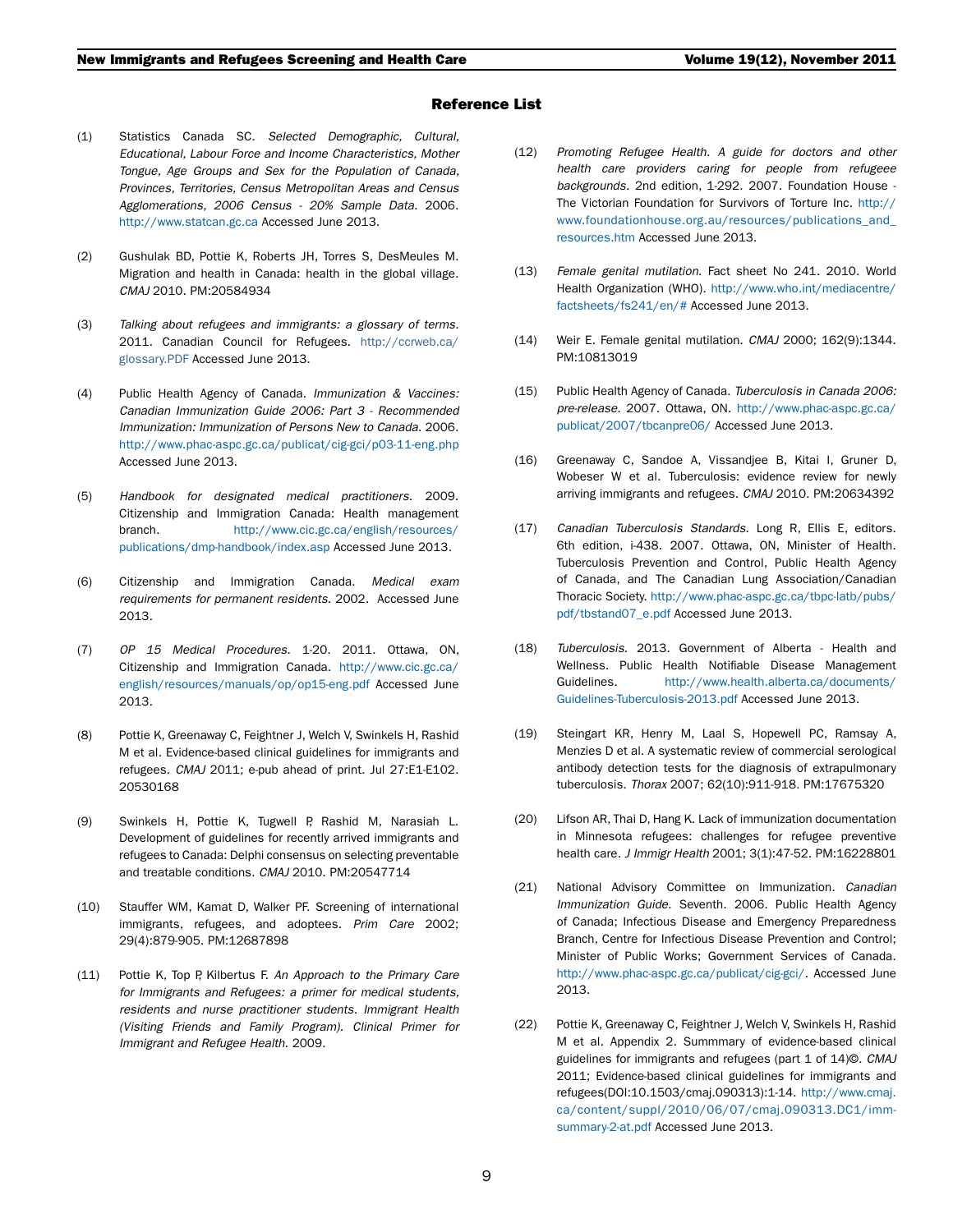- (23) Greenaway C, Dongier P, Boivin JF, Tapiero B, Miller M, Schwartzman K. Susceptibility to measles, mumps, and rubella in newly arrived adult immigrants and refugees. *Ann Intern Med* 2007; 146(1):20-24. PM:17200218
- (24) *World Malaria Report 2009*. i-66. 2009. Geneva:CH, World Health Organization (WHO). [http://www.who.int/malaria/](http://www.who.int/malaria/world_malaria_report_2009/en/index.html) [world\\_malaria\\_report\\_2009/en/index.html](http://www.who.int/malaria/world_malaria_report_2009/en/index.html) Accessed June 2013.
- (25) Kain KC, Harrington MA, Tennyson S, Keystone JS. Imported malaria: prospective analysis of problems in diagnosis and management. *Clin Infect Dis* 1998; 27(1):142-149. PM:9675468
- (26) Bailey JW, Williams J, Bain BJ, Pareker-Williams J, Chiodini P. *Guideline: The Laboratory Diagnosis of Malaria*. General Haematology Task Force, editor. 1-19. 2005. London, UK., British Committee for Standards in Haematology. [http://www.](http://www.bcshguidelines.com/documents/Malaria_bcsh_2005.pdf) [bcshguidelines.com/documents/Malaria\\_bcsh\\_2005.pdf](http://www.bcshguidelines.com/documents/Malaria_bcsh_2005.pdf) Accessed June 2013.
- (27) Creatore MI, Moineddin R, Booth G, Manuel DH, DesMeules M, McDermott S et al. Age- and sex-related prevalence of diabetes mellitus among immigrants to Ontario, Canada. *CMAJ* 2010; 182(8):781-789. PM:20403889
- (28) *Worldwide prevalence of anaemia 1993-2005: WHO global database on anaemia*. de Benoist B, McLean E, Egli I, Cogswell M, editors. 2008. Geneva (Switzerland), World Health Organization and Centers for Disease Control and Prevention (Atlanta). [http://whqlibdoc.who.int/](http://whqlibdoc.who.int/publications/2008/9789241596657_eng.pdf) [publications/2008/9789241596657\\_eng.pdf](http://whqlibdoc.who.int/publications/2008/9789241596657_eng.pdf) Accessed June 2013.
- (29) Wright RO, Tsaih SW, Schwartz J, Wright RJ, Hu H. Association between iron deficiency and blood lead level in a longitudinal analysis of children followed in an urban primary care clinic. *J Pediatr* 2003; 142(1):9-14. PM:12520247
- (30) Weinstein HM, Dansky L, Iacopino V. Torture and war trauma survivors in primary care practice. *West J Med* 1996; 165(3):112-118. PM:8909162
- (31) Eckstein B. Primary care for refugees. *Am Fam Physician* 2011; 83(4):429-436. PM:21322519
- (32) McDonald JT, Kennedy S. Cervical cancer screening by immigrant and minority women in Canada. *J Immigr Minor Health* 2007; 9(4):323-334. PM:17345152
- (33) *Caring for Refugee Patients in General Practice. A desktop guide*. 3rd edition, 1-21. 2007. Victorian Foundation for Survivors of Torture, Inc. http://www.foundationhouse.org.au/ resources/publications\_and\_resources.htm Accessed June 2013.
- (34) Kirmayer LJ, Narasiah L, Munoz M, Rashid M, Ryder AG, Guzder J et al. Common mental health problems in immigrants and refugees: general approach in primary care. *CMAJ* 2010. PM:20603342
- (35) *Working With Medical Interpreters*. 2007. Minnestoa Refugee Health Provider Guide. [http://www.health.state.mn.us/divs/](http://www.health.state.mn.us/divs/idepc/refugee/guide/index.html) [idepc/refugee/guide/index.html](http://www.health.state.mn.us/divs/idepc/refugee/guide/index.html) Accessed June 2013.
- (36) Flores G. The impact of medical interpreter services on the quality of health care: a systematic review. *Med Care Res Rev* 2005; 62(3):255-299. PM:15894705
- (37) Karliner LS, Jacobs EA, Chen AH, Mutha S. Do professional interpreters improve clinical care for patients with limited English proficiency? A systematic review of the literature. *Health Serv Res* 2007; 42(2):727-754. PM:17362215
- (38) Tugwell P, Pottie K, Welch V, Ueffing E, Chambers A, Feightner J. Evaluation of evidence-based literature and formation of recommendations for the Clinical Preventive Guidelines for Immigrants and Refugees in Canada. *CMAJ* 2010. PM:20573711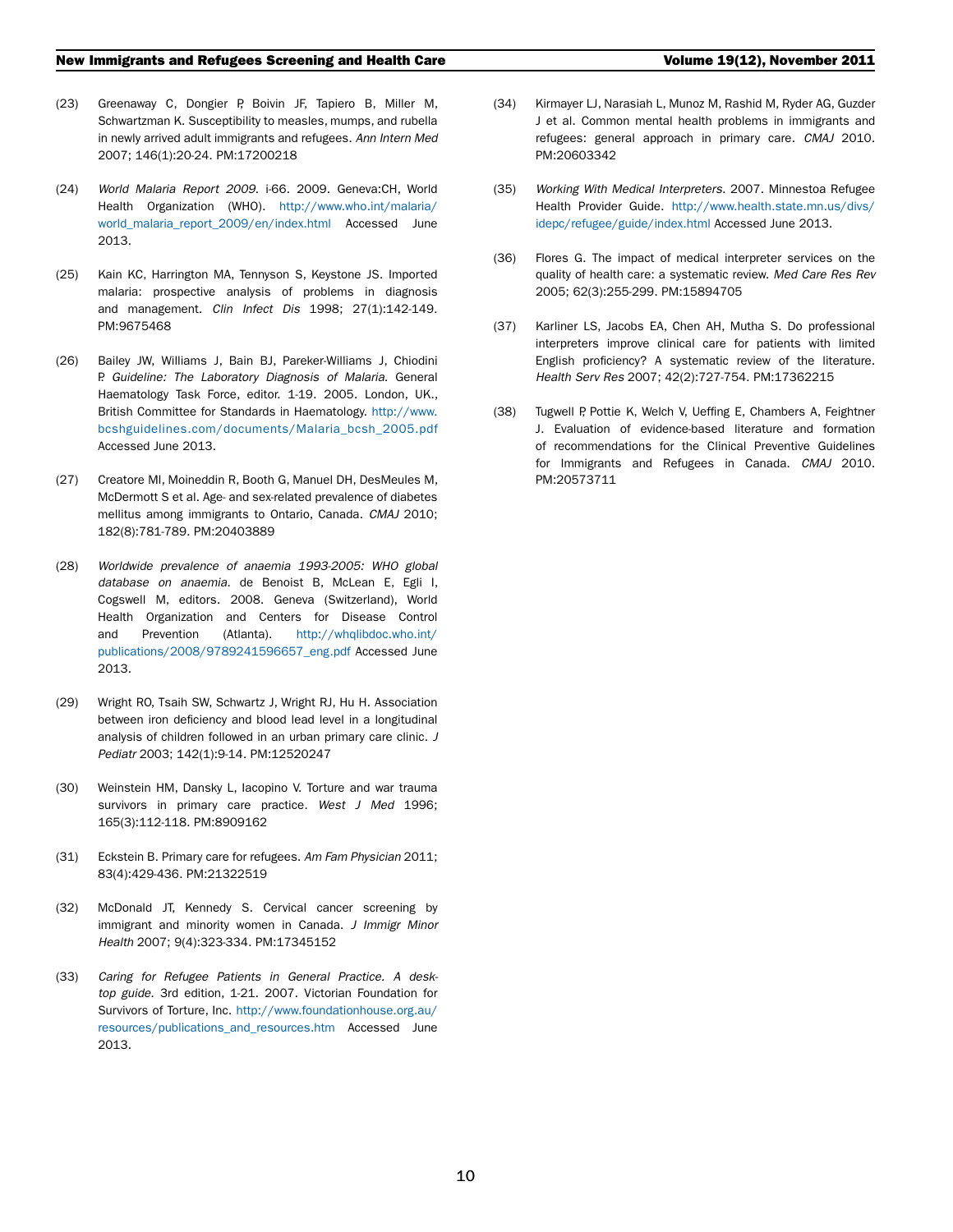# APPENDIX 1. SYMPTOM-BASED DIAGNOSES TO CONSIDER WHEN CARING FOR REFUGEES

Note: This appendix may also be relevant to newly arrived immigrants, although its use would be guided by the risk factors in this population.

| <b>Significant symptoms</b>             | Additional Differential Diagnoses to Consider*                                                                                                                                 |  |
|-----------------------------------------|--------------------------------------------------------------------------------------------------------------------------------------------------------------------------------|--|
| Fever                                   | Infections non-endemic to Canada                                                                                                                                               |  |
|                                         | Malaria, fiariasis, Salmonella Typhi, rickettsial disease, dengue, yellow fever/hemorrhagic<br>fever, acute schistosomiasis                                                    |  |
|                                         | Infections endemic but with higher prevalence in this population                                                                                                               |  |
|                                         | Hepatitis, PID, osteomyelitis, dental infections, rheumatic fever, TB (pulmonary and extra-<br>pulmonary), HIV                                                                 |  |
| Jaundice                                | Hepatitis A/B/C/other, malaria, typhoid sepsis, leptospirosis, liver abscess, hemolysis<br>(e.g., drug induced by G6PD deficiency), deficiency, drug-induced (e.g., isoniazid) |  |
| Tiredness/weakness                      | Depression/anxiety/PTSD, HIV, TB                                                                                                                                               |  |
| Appetite loss                           | Intestinal parasites, depression/anxiety/PTSD                                                                                                                                  |  |
| Weight loss                             | TB, HIV, infective endocarditis or other chronic infection, food insecurity, depression/<br>anxiety/PTSD, bereavement, dental problems, intestinal worms/parasites             |  |
| Diarrhea or abdominal<br>pain           | Intestinal worms/parasites (e.g., strongyloides, giardia, amoebiasis), bacterial infection<br>(e.g., salmonella, shigella, cholera, campylobacter)                             |  |
| <b>Hives</b>                            | Ascaris, hookworm, loiasis/onchocerciasis, parasites                                                                                                                           |  |
| Altered pigmentation                    | Leprosy                                                                                                                                                                        |  |
| Breathing difficulties and/<br>or cough | TB, other lung disease (e.g., pulmonary eosinophilia), rheumatic and other congenital<br>heart diseases, bronchiectasis, anxiety                                               |  |
| Muscular/joint/bone/<br>chronic pain    | Vitamin D deficiency, rheumatic fever, TB, typhus, dengue, osteomyelitis, sickle cell<br>disease, cysticercosis, psychosomatic illness, congenital abnormalities, lyme disease |  |
| Dysuria/hematuria                       | Schistosomiasis, TB, STI's-gonorrhea, chlamydia, herpes                                                                                                                        |  |
| Fits, faints, feeling "funny"           | Culture bound syndromes, panic attacks, depression/ anxiety/PTSD                                                                                                               |  |
| Paraesthesia                            | Leprosy, syphilis, as causes of peripheral neuropathy                                                                                                                          |  |
| Altered mental state                    | Cerebral malaria, meningitis, encephalitis, rabies, sickle cell disease (infarction),<br>trypanosomiasis                                                                       |  |

\* This table is not meant to include all of the usual differential diagnoses that would be considered with these presentations

#### Sources:

- 1) Caring for Refugee Patients in General Practice. A desk-top guide.(Section 6, Table 1, p. 9) 3rd edition:1-21. 2007. Victorian Foundation for Survivors of Torture, Inc. http://www.foundationhouse.org.au/resources/publications\_and\_resources.htm. Accessed June 2013.
- 2) Kizito,H. Refugee Health Care: A handbook for health professionals. 2001. New Zealand Ministry of Health. [http://www.health.govt.nz/publication/](http://www.health.govt.nz/publication/refugee-health-care-handbook-health-professionals) [refugee-health-care-handbook-health-professionals](http://www.health.govt.nz/publication/refugee-health-care-handbook-health-professionals) . Accessed June 2013.

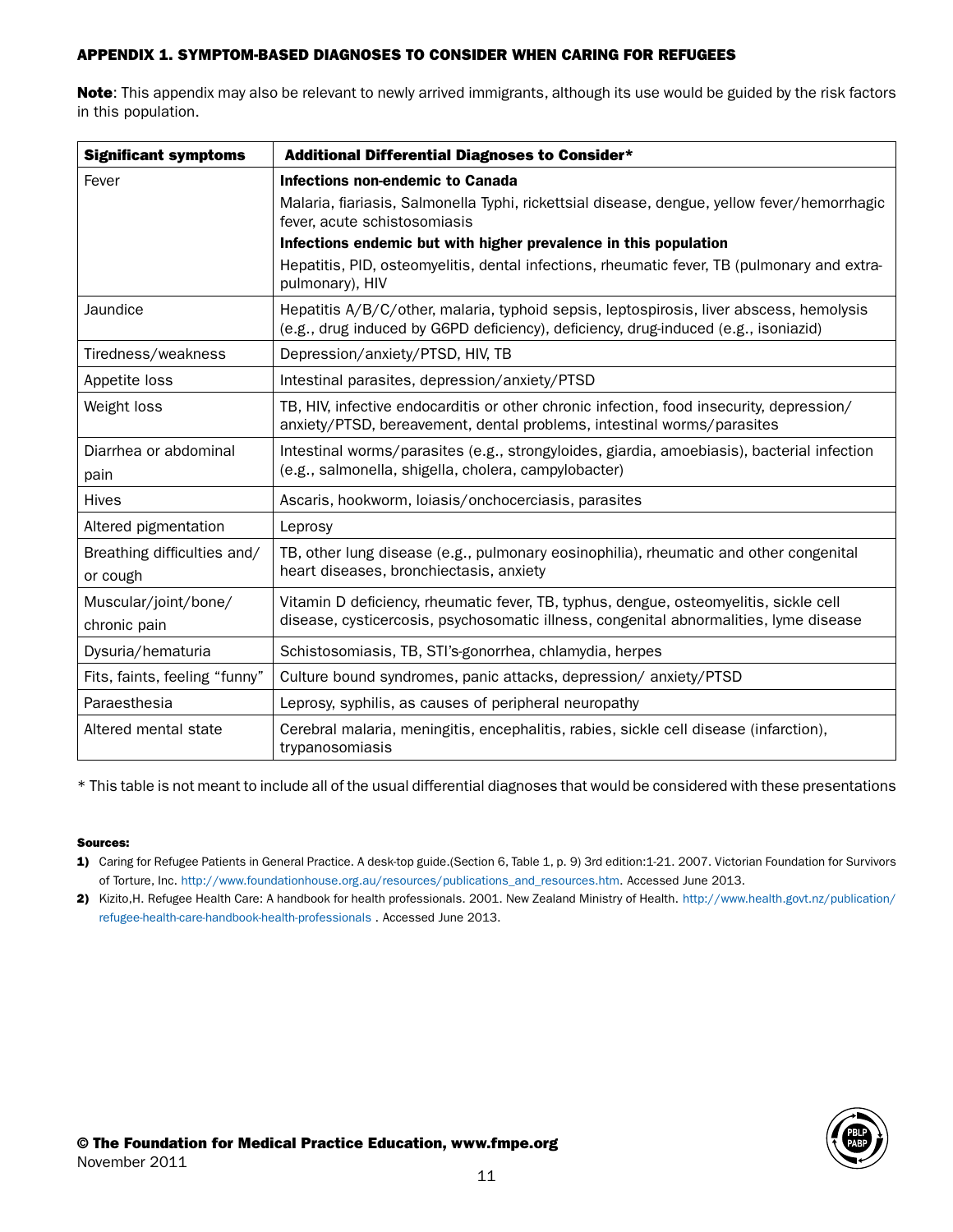# APPENDIX 2. A SUMMARY OF SCREENING RECOMMENDATIONS FOR IMMIGRANTS AND REFUGEES

| <b>Screen</b>                                  | <b>Recommendation</b>                                                                                                                                                                                                                                                                                                                                                                                                                              | <b>Quality of</b><br>Evidence* |  |
|------------------------------------------------|----------------------------------------------------------------------------------------------------------------------------------------------------------------------------------------------------------------------------------------------------------------------------------------------------------------------------------------------------------------------------------------------------------------------------------------------------|--------------------------------|--|
| <b>INFECTIOUS DISEASES</b>                     |                                                                                                                                                                                                                                                                                                                                                                                                                                                    |                                |  |
| <b>Hepatitis B</b>                             | Screen adults and children from countries where seroprevalence of chronic hepatitis Moderate<br>B virus infection is moderate or high ( $\geq$ 2% hepatitis BsAg positive – e.g., Africa, Asia<br>Eastern Europe, parts of South America) with HbsAg, anti-HBc & anti-HBs. Refer for<br>treatment if HbsAg is positive.<br>Vaccinate if negative for all three markers (HBsAg, anti-HBc, anti-HBs).                                                |                                |  |
| ТB                                             | Screen children, adolescents ( $\le$ age 20) and refugees (age 20-50) from countries with High<br>high incidence of TB (e.g., Saharan Africa, Asia, Central and South America, some in<br>Eastern Europe) with Mantoux skin test as soon as possible after arrival in Canada.<br>Screen (with Mantoux) all other immigrants with risk factors putting them at increased<br>risk of active TB.<br>See Info point 12 for further diagnostic work-up. |                                |  |
| HIV                                            | With informed consent, screen all adolescents and adults from countries where HIV has Moderate<br>a prevalence > 1% (sub-Saharan Africa [all African countries that are fully or partially<br>located south of the Sahara], parts of Caribbean and Thailand).                                                                                                                                                                                      |                                |  |
| <b>Hepatitis C</b>                             | Screen for hepatitis C antibody in all immigrants from regions with a prevalence of Moderate<br>disease ≥ 3% - includes Africa (sub-Saharan and Egypt), Pakistan, Eastern Europe<br>(especially Uzbekistan and Tajikistan).                                                                                                                                                                                                                        |                                |  |
| Intestinal parasites                           | Strongyloides: Screen refugees from South East Asia and Africa with serology<br>Schistosoma: Screen refugees from Africa with serology.                                                                                                                                                                                                                                                                                                            | Moderate                       |  |
| <b>MENTAL HEALTH</b>                           |                                                                                                                                                                                                                                                                                                                                                                                                                                                    |                                |  |
| Depression                                     | If linked to an integrated treatment program and case management or mental health Moderate<br>care (where available), screen adults with a "systematic clinical enquiry or validated<br>questionnaire" (PHQ-9 or equivalent).                                                                                                                                                                                                                      |                                |  |
| <b>CHRONIC &amp; NON-COMMUNICABLE DISEASES</b> |                                                                                                                                                                                                                                                                                                                                                                                                                                                    |                                |  |
| Type 2 diabetes                                | Screen immigrant and refugee adults > age 35 from South Asia, Middle East, Latin Moderate<br>American and Africa with fasting blood glucose.                                                                                                                                                                                                                                                                                                       |                                |  |
| Iron deficiency anemia                         | Screen immigrant and refugee children (ages 1-4) with hemoglobin<br>Screen women (immigrant and refugee) of reproductive age.                                                                                                                                                                                                                                                                                                                      | Moderate                       |  |
| Dental caries,<br>periodontal diseases         | Screen all immigrants for dental pain and obvious caries and oral disease.                                                                                                                                                                                                                                                                                                                                                                         | Moderate                       |  |
| Vision health                                  | Screen all immigrants and refugees for visual impairment.                                                                                                                                                                                                                                                                                                                                                                                          | Very low                       |  |
| <b>WOMEN'S HEALTH</b>                          |                                                                                                                                                                                                                                                                                                                                                                                                                                                    |                                |  |
| Contraception                                  | Screen immigrant women of reproductive age for unmet contraceptive needs soon after Moderate<br>arrival in Canada.                                                                                                                                                                                                                                                                                                                                 |                                |  |
| <b>Cervical Cancer</b>                         | Screen sexually active women for cervical abnormalities (Pap).<br>Vaccinate 9-26 year-old females against HPV.                                                                                                                                                                                                                                                                                                                                     | $Low+$<br>Moderate             |  |

\* Classified as "high", "moderate", "low" or "very low" based on methodology of available evidence for a specific clinical action.38

+ Despite the lack of high-quality evidence for cervical cancer screening, there is good evidence that immigrants and refugees are under screened (see Info point 21).

Grades of evidence of the Grading of Recommendations Assessment, Development and Evaluation (GRADE) Working Group

• High quality: Further research is very unlikely to change our confidence in the estimate of effect.

• Moderate quality: Further research is likely to have an important impact on our confidence in the estimate of effect and may change the estimate.

• Low quality: Further research is very likely to have an important impact on our confidence in the estimate of effect and is likely to change the estimate.

• Very low quality: We are very uncertain about the estimate

Source: Pottie K, Greenaway C, Feightner J, Welch V, Swinkels H, Rashid M, Narasiah L, Kirmayer L, Ueffing E, MacDonald N, Hassan G, McNally M, Kahn K, Buhrmann R, Dunn S, Dominic A, McCarthy AE, Gagnon AJ, Rousseau C, Tugwell P and co-authors of the Canadian Collaboration for Immigrant and Refugee Health. Evidence-based clinical guidelines for immigrants and refugees. CMAJ 2011. DOI:10.1503/cmaj.090313 For guideline summary and clinical considerations go to: [http://www.cmaj.ca/content/suppl/2010/06/07/cmaj.090313.DC1/imm-summary-2-at.pdf](http://www.cmaj.ca/content/suppl/2010/06/07/cmaj.090313.DC1/imm-summary-2-at.pdf )

To access the full guideline, go to [http://www.cmaj.ca/cgi/collection/canadian\\_guidelines\\_for\\_immigrant\\_health](http://www.cmaj.ca/cgi/collection/canadian_guidelines_for_immigrant_health)

# © The Foundation for Medical Practice Education, www.fmpe.org

November 2011